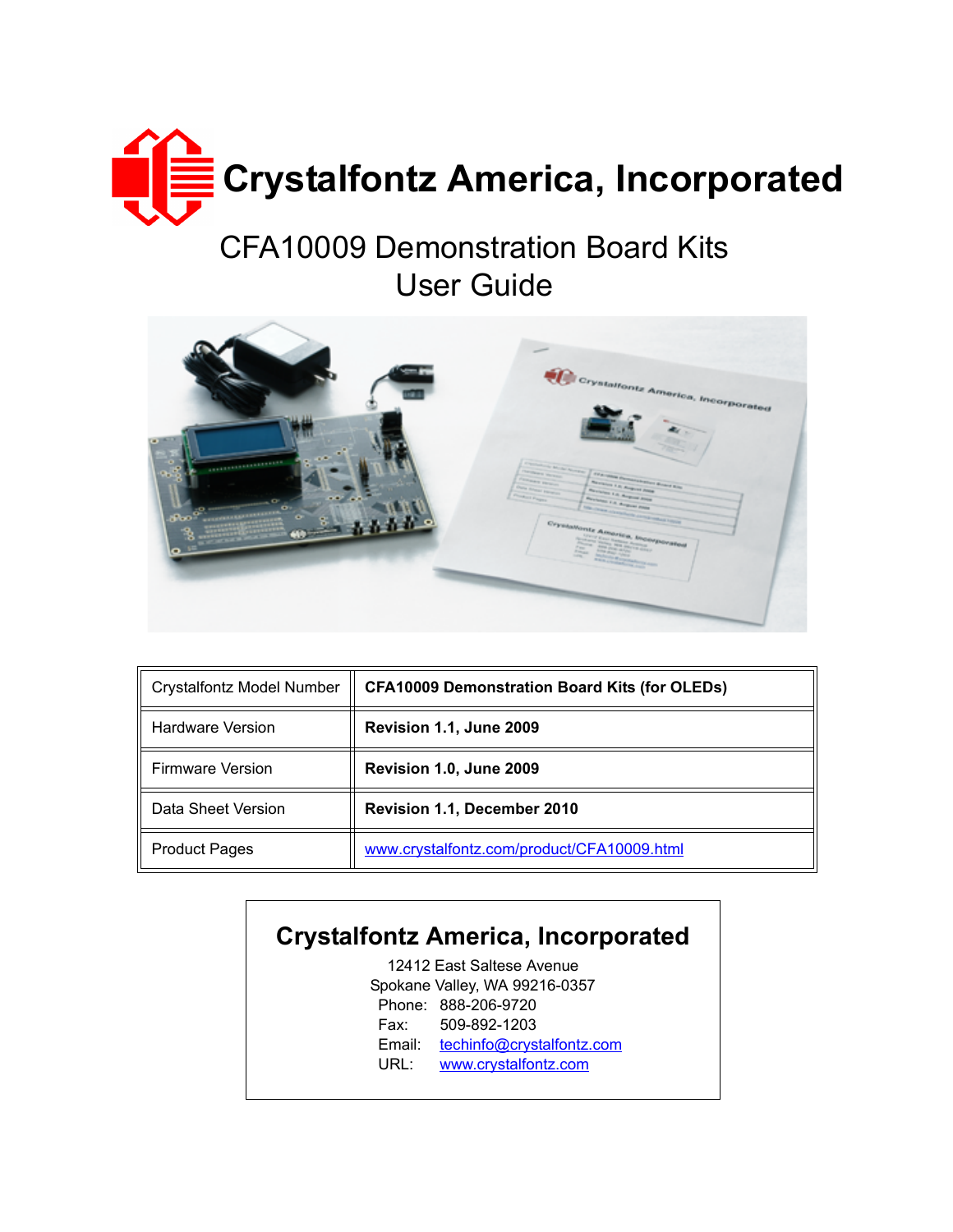

### **REVISION HISTORY**

| <b>CFA10009 DEMONSTATION BOARD</b> |                                                                       |  |  |  |
|------------------------------------|-----------------------------------------------------------------------|--|--|--|
| 2009/06/25                         | Current demonstration board version: v1.1<br>New demonstration board. |  |  |  |

| <b>CFA10009 DEMONSTRATION BOARD KITS FIRMWARE</b> |                                                             |  |
|---------------------------------------------------|-------------------------------------------------------------|--|
| 2009/06/25                                        | Current firmware version (series): v1.0<br>Initial release. |  |

| <b>CFA10009 DEMONSTRATION BOARD KITS USER GUIDE</b> |                                                                                                                                                                                                                                                                                           |  |  |  |
|-----------------------------------------------------|-------------------------------------------------------------------------------------------------------------------------------------------------------------------------------------------------------------------------------------------------------------------------------------------|--|--|--|
| 2010/12/10                                          | Current Data Sheet version: v1.1<br>In the table listing CFA10009 Kit Configurations (Pg. 3),<br>$\bullet$ Added CFAL12832C-B-B1.<br>• Deleted modules in the series CFAL12864Z-xxx-B6xx.<br>These modules are not available and/or do not work with the<br>CFA10009 Demonstration Board. |  |  |  |
| 2009/06/25                                          | Data Sheet version: v1.0<br>New Data Sheet.                                                                                                                                                                                                                                               |  |  |  |

#### **The Fine Print**

Certain applications using Crystalfontz America, Inc. products may involve potential risks of death, personal injury, or severe property or environmental damage ("Critical Applications"). CRYSTALFONTZ AMERICA, INC. PRODUCTS ARE NOT DESIGNED, INTENDED, AUTHORIZED, OR WARRANTED TO BE SUITABLE FOR USE IN LIFE-SUPPORT APPLICATIONS, DEVICES OR SYSTEMS OR OTHER CRITICAL APPLICATIONS. Inclusion of Crystalfontz America, Inc. products in such applications is understood to be fully at the risk of the customer. In order to minimize risks associated with customer applications, adequate design and operating safeguards should be provided by the customer to minimize inherent or procedural hazard. Please contact us if you have any questions concerning potential risk applications.

Crystalfontz America, Inc. assumes no liability for applications assistance, customer product design, software performance, or infringements of patents or services described herein. Nor does Crystalfontz America, Inc. warrant or represent that any license, either express or implied, is granted under any patent right, copyright, or other intellectual property right of Crystalfontz America, Inc. covering or relating to any combination, machine, or process in which our products or services might be or are used.

The information in this publication is deemed accurate but is not guaranteed.

Company and product names mentioned in this publication are trademarks or registered trademarks of their respective owners.

Copyright © 2010 by Crystalfontz America, Inc., 12412 East Saltese Avenue, Spokane Valley, WA 99216-0357 U.S.A.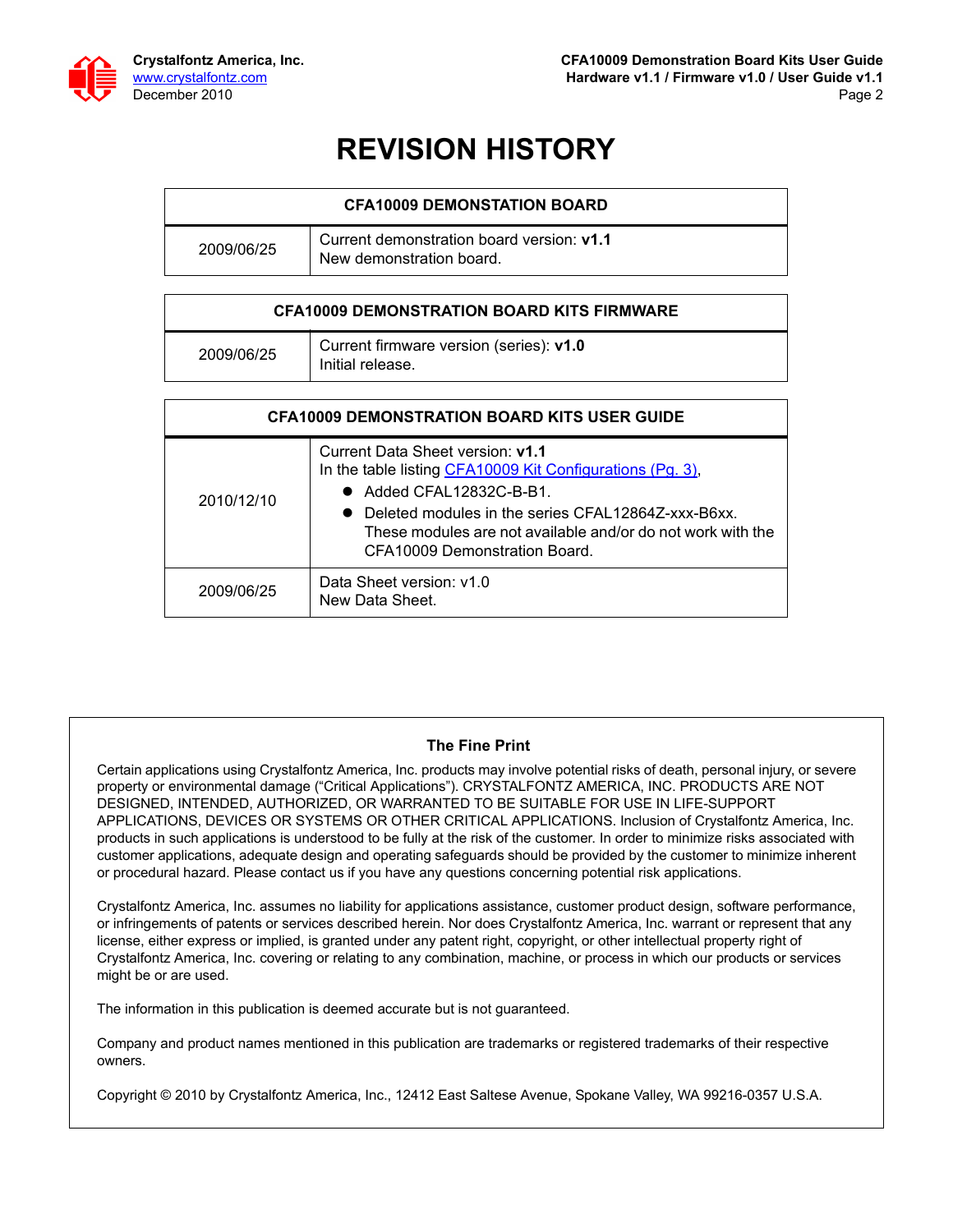

### **QUICK START**

The CFA10009 demonstration board is shipped with a compatible OLED module of your choice installed and tested. Simply plug the power supply (included) into an AC outlet. The CFA10009 will initialize and turn on the display, then run the demonstration script from the included microSD card.

## **INTRODUCTION**

The CFA10009 Demonstration Board Kit has everything you need to easily demonstrate and experiment with one compatible Crystalfontz OLED module.The kit can also be used as a reference for your designs that use a Crystalfontz OLED module listed in the table on the next page.

You can easily modify the miniBASIC scripts and bitmaps on the microSD card to make your own test screens, or even to model user interface functions. All that is needed is the included microSD USB reader, a [text editor](http://en.wikipedia.org/wiki/Comparison_of_text_editors) (Notepad will do), an [image editor](http://en.wikipedia.org/wiki/Comparison_of_raster_graphics_editors) (MS Paint will do), and a simple, open-source format conversion utility ([Image2Code](http://www.crystalfontz.com/forum/showthread.php?t=5854)) that we offer free of charge.

Beyond demonstrations, the CFA10009 allows you to easily measure current of the different portions of the circuit under operation.

The schematic, bill of materials, and even the PCB layout is available for download from our site. (As always, no registration is required.) Since the design materials are available before purchase, there is no risk of being "surprised" late in the design.

The CFA10009 is preprogrammed with a microSD boot loader. You can load our simple C example code, the miniBASIC interpreter, or build your own application for the CFA10009's versatile Atmel **[ATMEGA2561](http://www.atmel.com/dyn/products/product_card.asp?part_id=3631)** microcontroller using AVR [Studio](http://www.atmel.com/dyn/Products/tools_card.asp?tool_id=2725) and [WinAVR](http://winavr.sourceforge.net/) (both free).

The board has a JTAG port for more advanced programming and debugging. All the ports are on 0.1" centers so you can connect them to anything you need. The CFA10009 is so versatile that you may want to use it as a base development platform for your projects.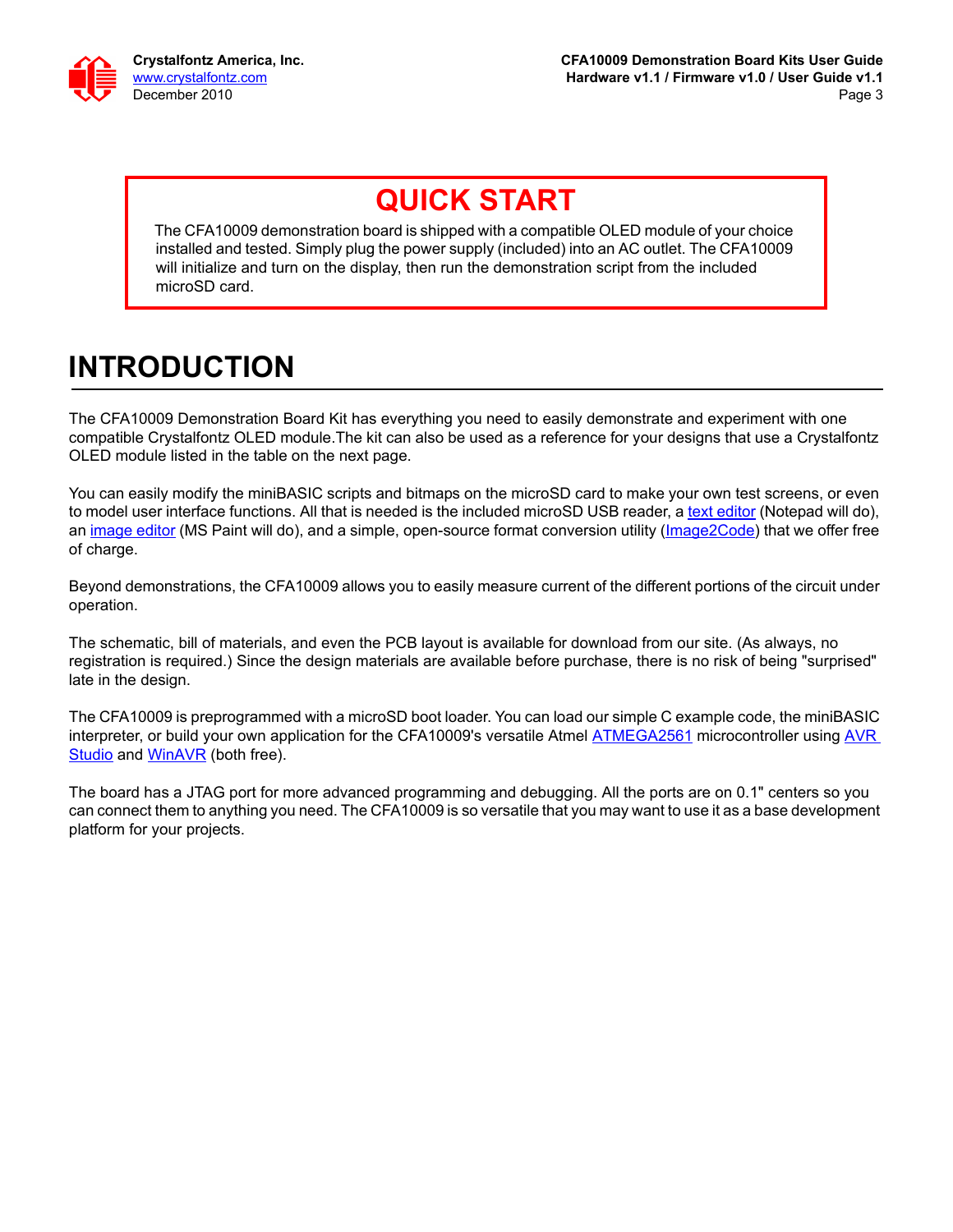

### <span id="page-3-0"></span>**CFA10009 KIT CONFIGURATIONS**

| <b>FOR OLED MODULE</b>   | <b>WITH THIS</b><br><b>CONTROLLER</b> | <b>ORDER THIS</b><br><b>DEMONSTRATION</b><br><b>BOARD KIT</b> | <b>BLOCK DIAGRAM</b> |
|--------------------------|---------------------------------------|---------------------------------------------------------------|----------------------|
| CFAL12822A-Y-B           | Solomon SSD1305                       | <b>DMO-L12822AYB</b>                                          | Figure 2.            |
| CFAL12822A-Y-B1          | Solomon SSD1305                       | DMO-L12822AYB1                                                | Figure 1.            |
| CFAL12832C-B-B1          | Sino Wealth SH1101A                   | <b>DMO-L12832CBB1</b>                                         | Figure 1.            |
| CFAL12832C-W-B1          | Sino Wealth SH1101A                   | <b>DMO-L12832CWB1</b>                                         | Figure 1.            |
| CFAL12864C-Y-B1          | Solomon SSD1305                       | <b>DMO-L12864CYB1</b>                                         | Figure 1.            |
| CFAL12864L-G-B2          | Solomon SSD1305                       | <b>DMO-L12864LGB2</b>                                         | Figure 2.            |
| CFAL12864L-Y-B2          | Solomon SSD1305                       | <b>DMO-L12864LYB2</b>                                         | Figure 2.            |
| CFAL12864L-G-B2TS        | Solomon SSD1305                       | DMO-L12864LGB2TS                                              | <u>Figure 4.</u>     |
| CFAL12864L-Y-B2TS        | Solomon SSD1305                       | DMO-L12864LYB2TS                                              | Figure 4.            |
| CFAL12864L-G-B4          | Solomon SSD1305                       | <b>DMO-L12864LGB4</b>                                         | Figure 2.            |
| CFAL12864L-Y-B4          | Solomon SSD1305                       | <b>DMO-L12864LYB4</b>                                         | Figure 2.            |
| CFAL12864L-G-B6          | Solomon SSD1305                       | <b>DMO-L12864LGB6</b>                                         | Figure 2.            |
| <b>CFAL12864L-G-B6TS</b> | Solomon SSD1305                       | DMO-L12864LGB6TS                                              | Figure 3.            |
| <b>CFAL12864L-Y-B6TS</b> | Solomon SSD1305                       | DMO-L12864LYB6TS                                              | <u>Figure 3.</u>     |
| <b>CFAL12864L-W-B6TS</b> | Solomon SSD1305                       | DMO-L12864LWB6TS                                              | Figure 3.            |
| CFAL12864N-A-B1          | Sino Wealth SH1101A                   | <b>DMO-L12864NAB1</b>                                         | Figure 1.            |
| CFAL12864S-Y-B1          | Solomon SSD1303                       | <b>DMO-L12864SYB1</b>                                         | Figure 1.            |
| CFAL12864U-W-B1          | Solomon SSD1303                       | <b>DMO-L12864UWB1</b>                                         | Figure 1.            |
| CFAL12864Z-G-B2          | Solomon SSD1325                       | <b>DMO-L12864ZGB2</b>                                         | Figure 2.            |
| CFAL12864Z-Y-B2          | Solomon SSD1325                       | <b>DMO-L12864ZYB2</b>                                         | Figure 2.            |
| CFAL12864Z-G-B2TS        | Solomon SSD1325                       | <b>DMO-L12864ZGB2TS</b>                                       | Figure 4.            |
| CFAL12864Z-Y-B2TS        | Solomon SSD1325                       | DMO-L12864YB2TS                                               | Figure 4.            |
| CFAL12864Z-G-B4          | Solomon SSD1325                       | <b>DMO-L12864ZGB4</b>                                         | Figure 2.            |
| CFAL12864Z-Y-B4          | Solomon SSD1325                       | DMO-L12864ZYB4                                                | Figure 2.            |
| CFAL25664A-Y-B1          | <b>ST STV8105</b>                     | <b>DMO-L25664AYB1</b>                                         | Figure 1.            |
| <b>CFAL9664A-W-B1</b>    | Solomon SSD1305                       | <b>DMO-L9664AWB1</b>                                          | Figure 1.            |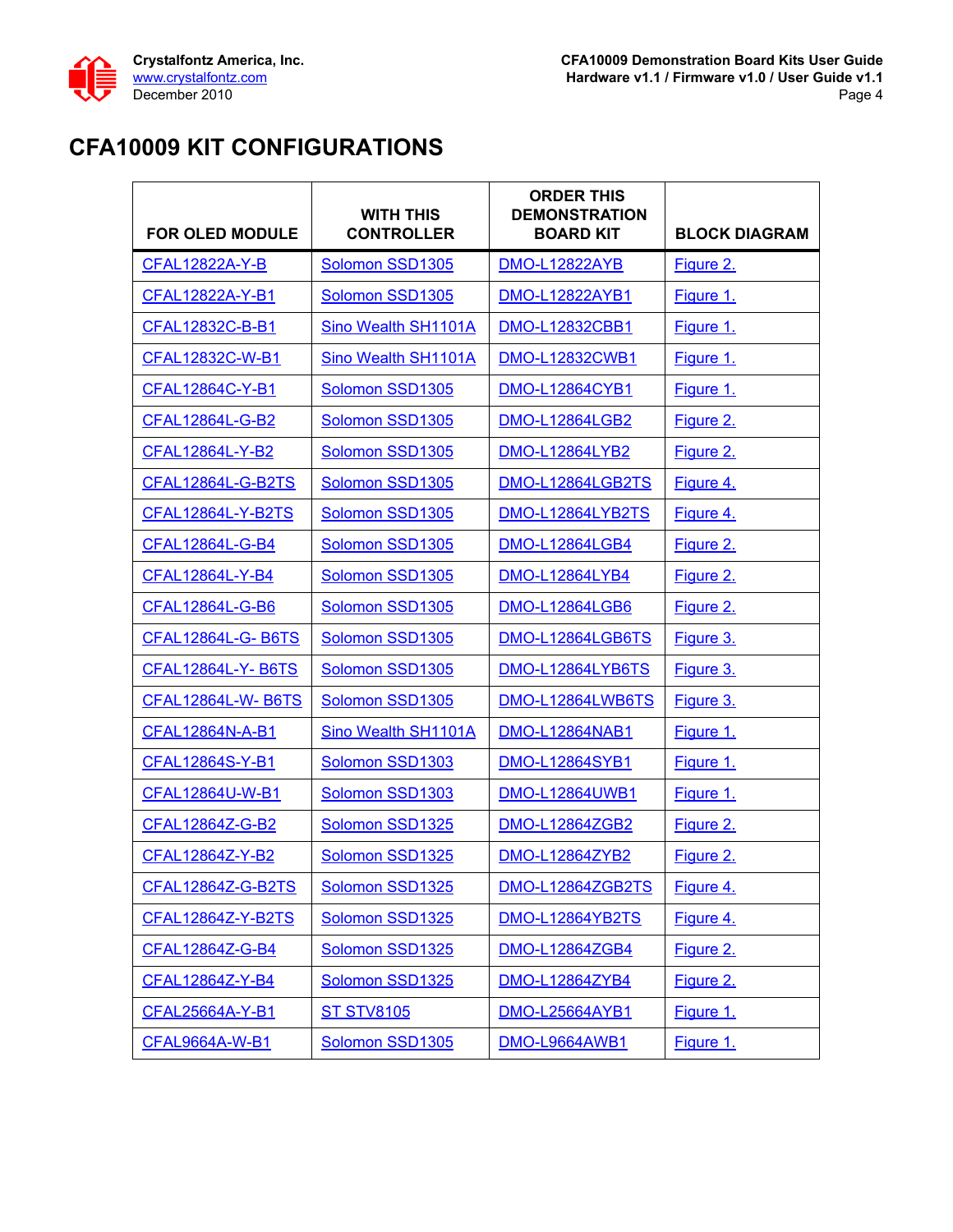

## **CONTENTS OF DEMONSTRATION BOARD KIT**

- □ CFA10009 Demonstration Board (PCB).
- □ Installed OLED module of your choice. (Selected at time of ordering. See choices in the table above.)
- □ 110 VAC Power adapter.
- $\Box$  MicroSD memory card loaded with BASIC demonstration program and bitmap images.
- □ USB reader for the microSD memory card.

In addition to the kit contents, a zipped folder of hardware design and program files is available at [http://](http://www.crystalfontz.com/product/CFA10009.html) [www.crystalfontz.com/product/CFA10009.html](http://www.crystalfontz.com/product/CFA10009.html). (Free download.)

### **HOW TO MAKE A CUSTOM DEMONSTRATION**

The CFA10009 is programmed with firmware that will read a BASIC program file from the microSD memory card. The BASIC program can read bitmap image files from the microSD memory card and display them on the OLED module. The BASIC program can also read the four demonstration board buttons and change the brightness settings.

By using the USB reader, a text editor, and a graphic conversion utility (provided), you can customize the demonstration to include your own bitmap images. The large capacity of the microSD card allows you to create complex demonstrations.

For the most recent version of the graphic conversion utility, sample scripts, and sample images for customizing the demonstration, download the zipped folder at [http://www.crystalfontz.com/product/CFA10009.html.](http://www.crystalfontz.com/product/CFA10009.html)

#### **LOADING A CUSTOM HEX FILE**

The CFA10009 Demonstration Board Kit is shipped with the miniBasic-AVR interpreter loaded into the microcontroller Atmel ATMEGA2561's flash memory.

If you want to load our simple demonstration or your own program, simply name the hex file "cfa10009.hex" and copy it into the root the directory of the microSD card. When the CFA10009 boots, the boot loader will program the ATMEGA2561's flash with "cfa10009.hex" and then execute it.

*Acknowledgement Note:* The miniBASIC-AVR is a derivative of [this](http://www.personal.leeds.ac.uk/~bgy1mm/Minibasic/MiniBasicHome.html) (see [http://www.personal.leeds.ac.uk/~bgy1mm/](http://www.personal.leeds.ac.uk/~bgy1mm/Minibasic/MiniBasicHome.html) [Minibasic/MiniBasicHome.html\)](http://www.personal.leeds.ac.uk/~bgy1mm/Minibasic/MiniBasicHome.html). The miniBASIC-AVR also includes the [EFSL embedded filesystems library](http://efsl.be/) (see [http://](http://efsl.be/) [efsl.be/.](http://efsl.be/)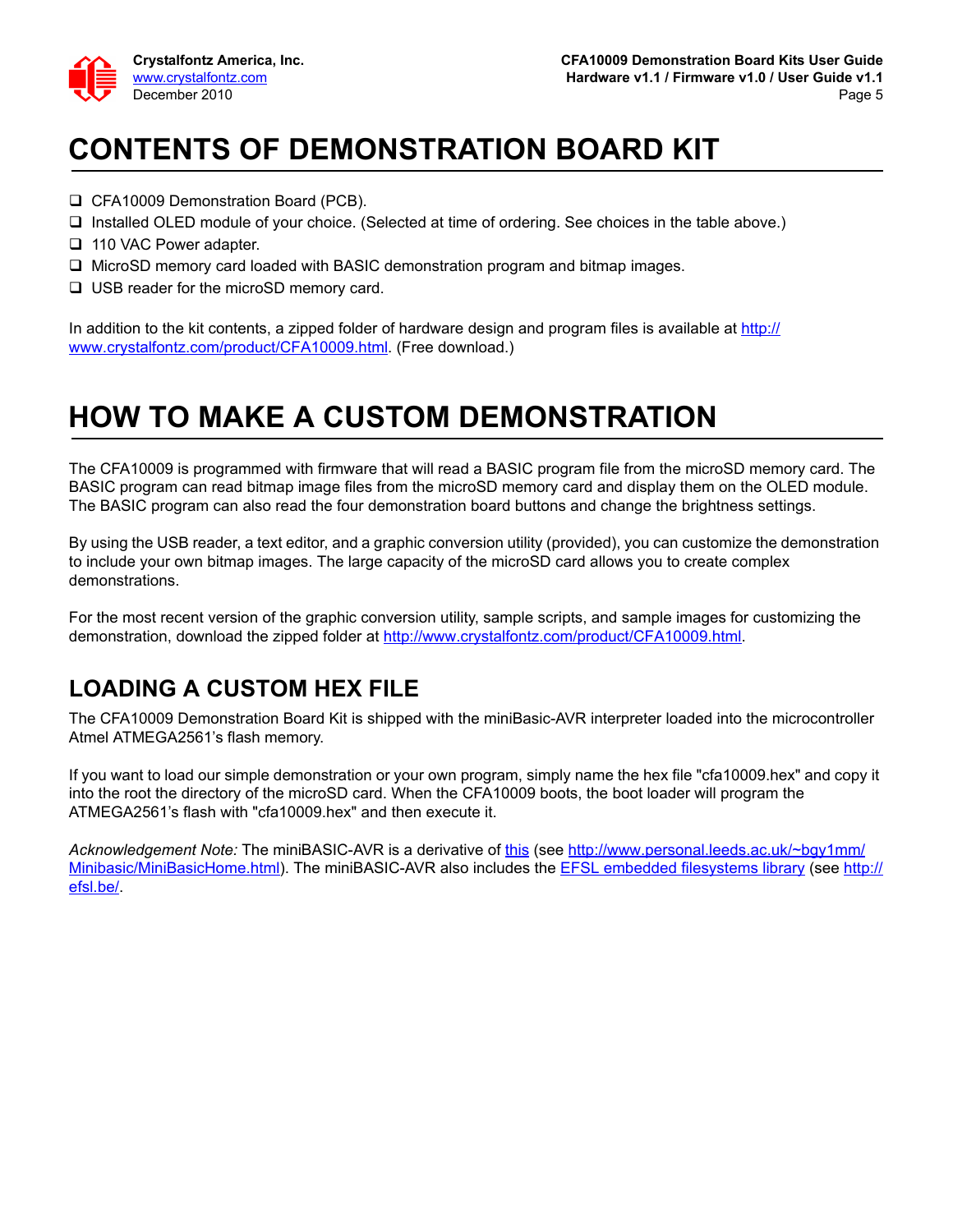

## **HARDWARE DESIGN INFORMATION**

#### **BLOCK DIAGRAM**

Here are block diagrams of the CFA10009 Demonstration Board with different types of installed modules:



<span id="page-5-0"></span>Figure 1. For kits with CFAL12822A-Y-B1, CFAL12832C-C-B1, CFAL12832C-W-B1, CFAL12864C-Y-B1, CFAL12864N-A-B1, CFAL12864S-Y-B1, CFAL25664A-Y-B1, and CFAL9664A-W-B1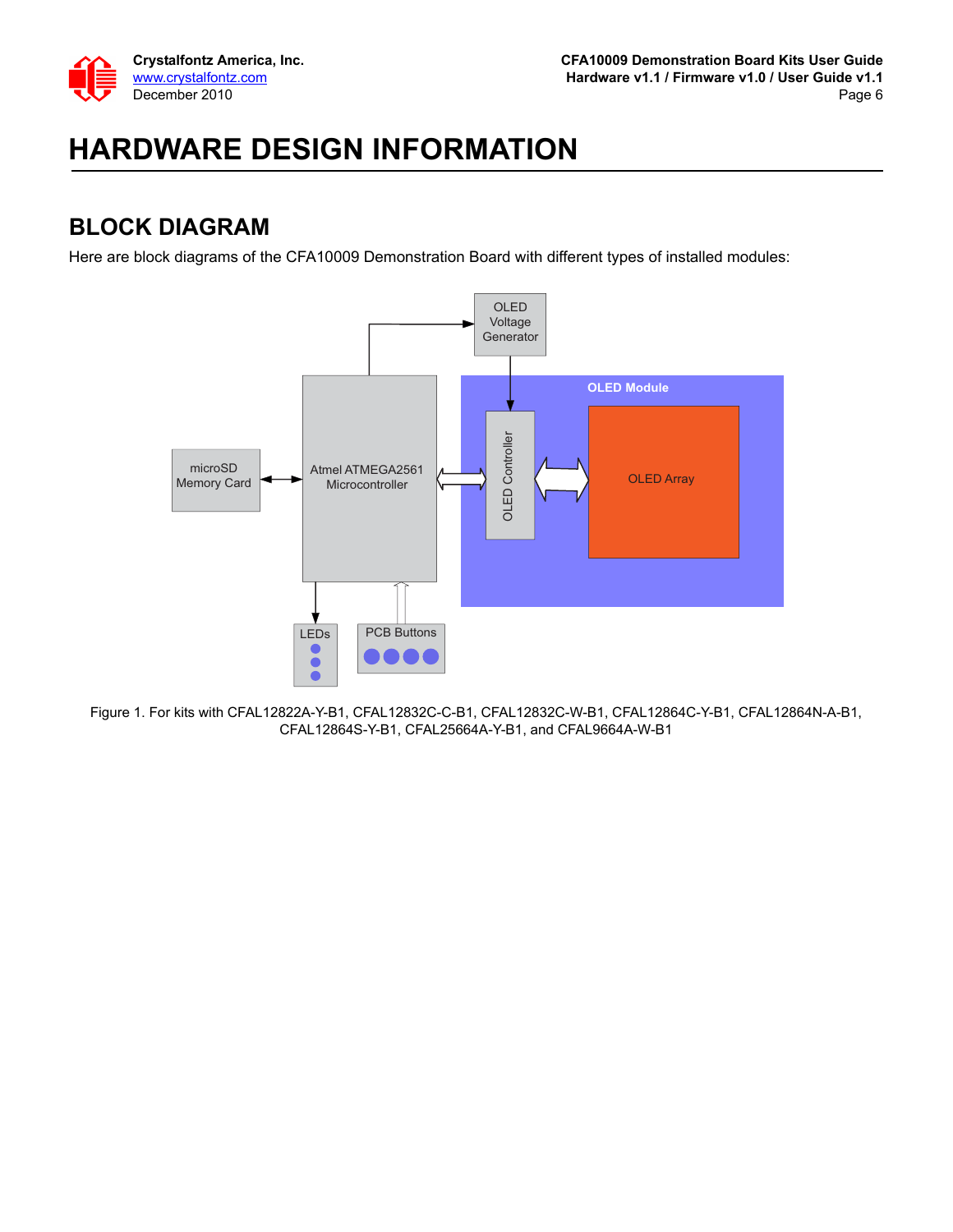



<span id="page-6-0"></span>Figure 2. For kits with CFAL12822A-Y-B, CFAL12864L-G-B2, CFAL12864L-Y-B2, CFAL12864L-G-B4, CFAL12864L-Y-B4, CFAL12864L-G-B6, CFAL12864Z-G-B2, CFAL12864Z-Y-B2, CFAL12864Z-G-B4, CFAL12864Z-Y-B4, CFAL12864Z-G-B6, CFAL12864Z-W-B6, and CFAL12864Z-Y-B6



<span id="page-6-1"></span>Figure 3. For kits with CFAL12864L-G- B6TS, CFAL12864L-Y- B6TS, and CFAL12864L-W- B6TS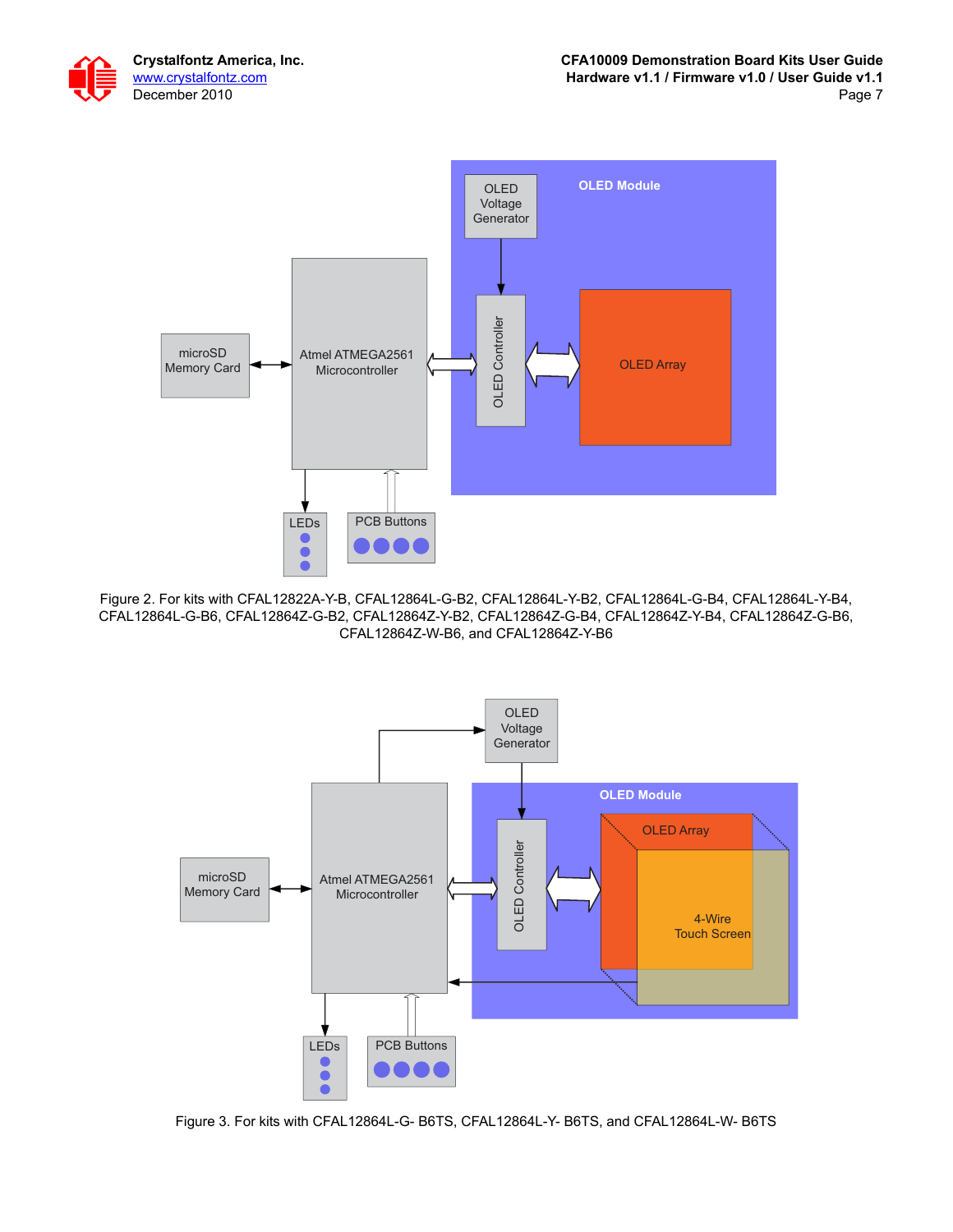



<span id="page-7-0"></span>Figure 4. CFAL12864L-G-B2TS, CFAL12864L-Y-B2TS, CFAL12864L-G- B6TS, CFAL12864L-Y- B6TS, CFAL12864Z-G-B2TS, CFAL12864Z-Y-B2TS, CFAL12864Z-G-B6TS, CFAL12864Z-W-B6TS, and CFAL12864Z-Y-B6TS

### **CONTENTS OF HARDWARE DESIGN FOLDER**

The zipped folder at<http://www.crystalfontz.com/product/CFA10009.html>includes the complete hardware design of the CFA10009 Demonstration Board.

- □ Schematic.
- **D** PCB layout.
- $\Box$  Bill Of Materials (BOM) as an XLS spreadsheet.
- $\square$  Simple OLED initialization code and bitmap display code.

The schematic and PCB layout were created with CadSoft EAGLE. EAGLE is a capable and low-cost electrical CAD system. You can download a freeware light edition of EAGLE fro[m http://www.cadsoft.de/](http://www.cadsoft.de/) to load, view, and print the schematic and layout files.